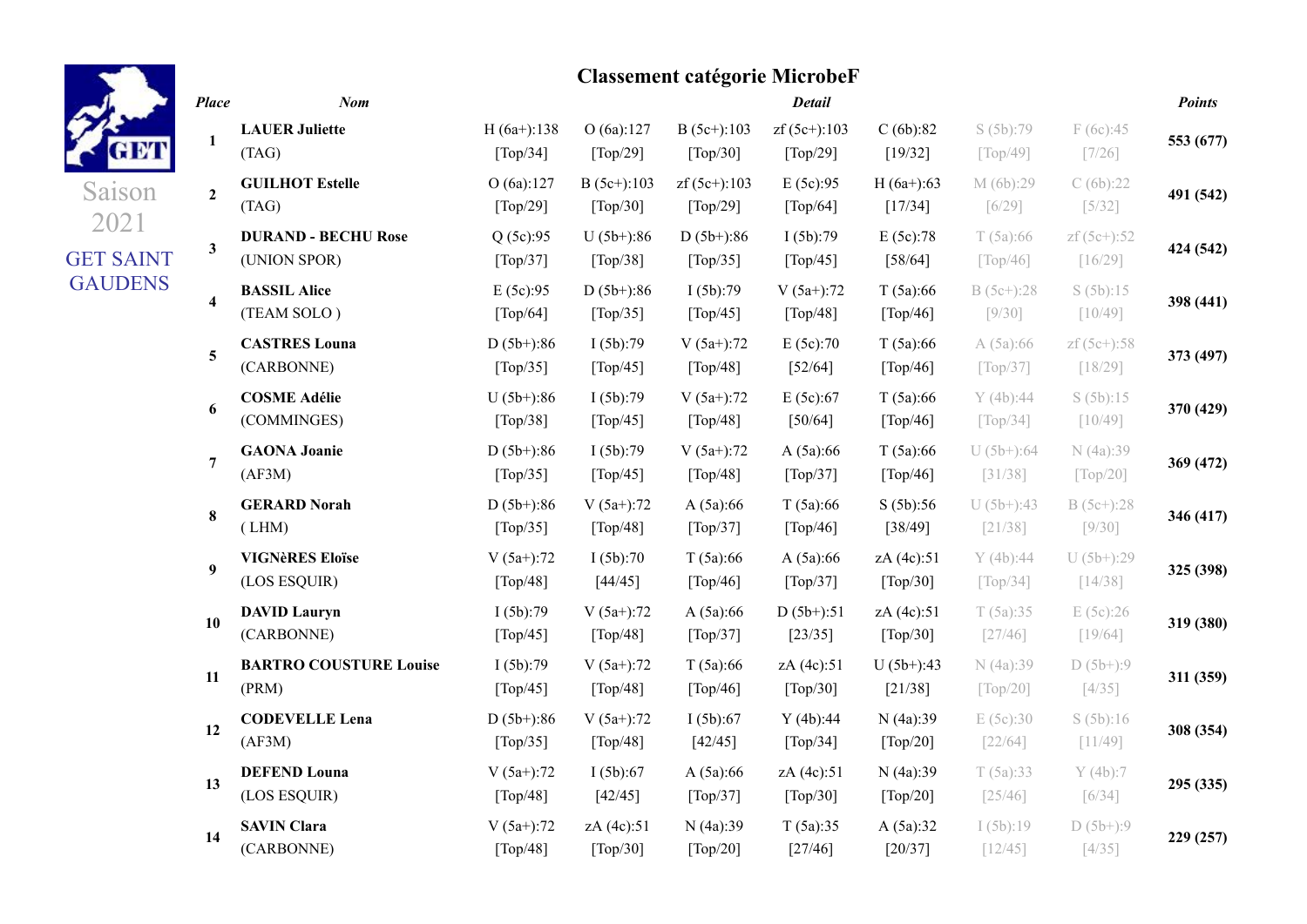| 15 | <b>SANGARE Maïly</b> | zA (4c):51      | $V(5a+)$ :43           | T(5a):42 | N(4a):39                      | A(5a):32  | $D(5b+)$ :16 | Y(4b):2     | 207(225)  |  |
|----|----------------------|-----------------|------------------------|----------|-------------------------------|-----------|--------------|-------------|-----------|--|
|    | (CARBONNE)           | $\text{Top}/30$ | [32/48]                | [32/46]  | $\lceil \text{Top}/20 \rceil$ | $[20/37]$ | [7/35]       | 2/34        |           |  |
|    | <b>MURE Tess</b>     | V $(5a+)$ :45   | N(4a):39               | A(5a):32 | E(5c):0                       | F(6c):0   | $B(5c+)$ :0  | $D(5b+)$ :0 | 116 (116) |  |
|    | (PRM)                | [33/48]         | $\lceil Top/20 \rceil$ | [20/37]  | [0/64]                        | [0/26]    | [0/30]       | [0/35]      |           |  |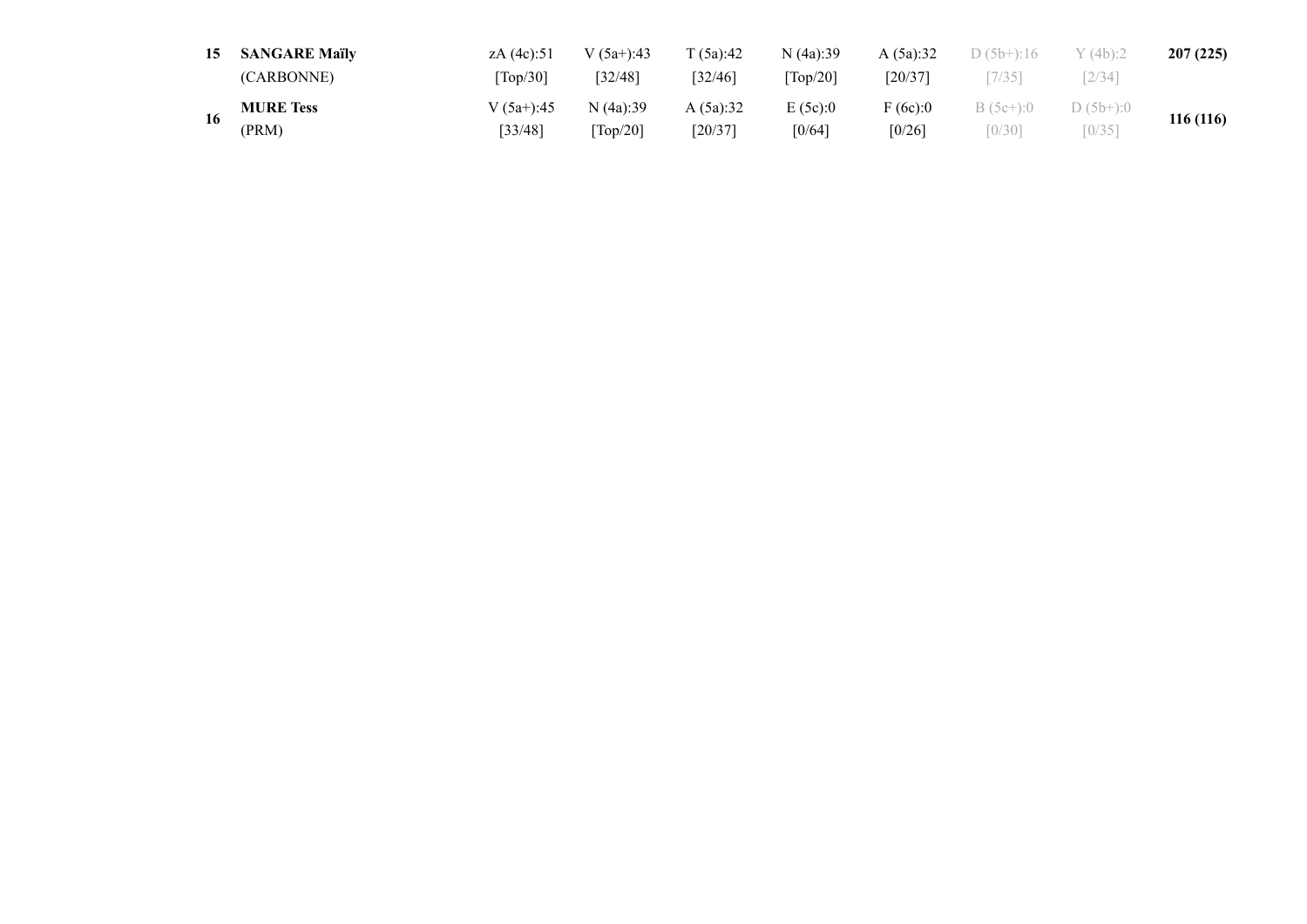**1**

**2**

**3**

**4**

**5**

**6**

Saison 2021

GET SAINT **GAUDENS** 

### **Classement catégorie MicrobeG** *Place Nom Detail Points* **BALBI Matteo** (BLOCK OUT )  $H (6a+) : 138$ [Top/34] O (6a):127 [Top/29] zf (5c+):103 [Top/29] B (5c+):103 [Top/30] I (5b):79  $\lceil Top/45 \rceil$ C (6b):30 [7/32] M (6b):29 [6/29] **550 (609) RAVENEL Evan** (Licence HO) H (6a+):138 [Top/34] O (6a):127 [Top/29] B (5c+):103 [Top/30] S (5b):79 [Top/49] C (6b):78 [18/32] J (6c+):32 [5/28] M (6b):29 [6/29] **525 (586) VANNIER Thibaud** (TAG) O (6a):127 [Top/29] B  $(5c+):103$ [Top/30] zf (5c+):103 [Top/29] E (5c):95 [Top/64]  $D(5b+)$ :86 [Top/35] I (5b):79  $\lceil Top/45 \rceil$ Q (5c):56 [24/37] **514 (649) MICHEL Arthur** ( ETC) O (6a):127 [Top/29]  $D(5b+)$ :86 [Top/35] A (5a):66 [Top/37] Q (5c):58 [25/37] Y (4b):44 [Top/34] N (4a):39 [Top/20] H (6a+):37 [10/34] **381 (457) DESBANS Gael** (LOS ESQUIR)  $U(5b+)$ :86 [Top/38] I (5b):79  $\lceil Top/45 \rceil$  $D(5b+):71$ [32/35] T (5a):66 [Top/46] zA (4c):51 [Top/30] zf (5c+):49 [15/29] S (5b):15 [10/49] **353 (417) FRONTEAU Philéas**  $D(5b+):86$ I (5b):79 A (5a):66 T (5a):59 zA (4c):51  $U(5b+)$ :41 N (4a):39

[Top/37]

Y (4b):33 [28/34]

[45/46]

 $V (5a+) : 31$ [23/48]

[Top/30]

 $D(5b+):31$ [14/35]

[20/38]

I (5b):29 [18/45]

[Top/20]

A (5a):23 [14/37]

**341 (421)**

**185 (237)**

**7 RATSARAFETRA Taniry** (LOS ESQUIR)

 $\lceil \text{Top}/35 \rceil$ 

zA (4c):51 [Top/30]

[Top/45]

N (4a):39 [Top/20]

(CARBONNE)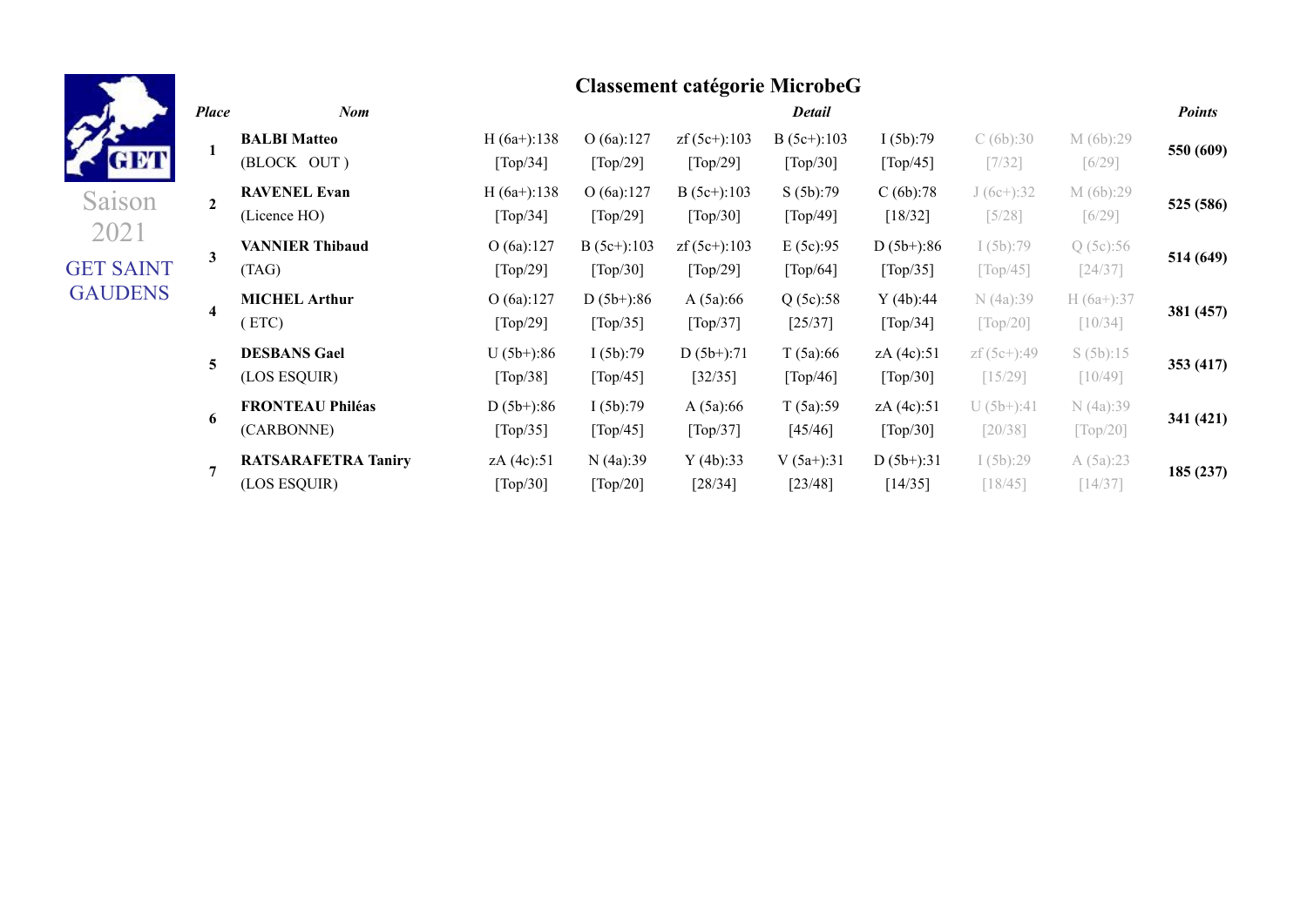| GET                                |
|------------------------------------|
| Saison<br>2021                     |
| <b>GET SAINT</b><br><b>GAUDENS</b> |

#### *Place Nom Detail Points* **1 MOUGET HASSAMBAY Hugo** (TAG)  $zB(6b+)$ [T]:182 [Top/34] C (6b):152 [Top/32] M (6b):152 [Top/29] X (6b):152 [Top/40]  $P(6b+)$ :150 [33/33] zE (7a):129 [19/31] O (6a):127 [Top/29] **788 (1044) 2 CASTRES Milo** (CARBONNE)  $C (6b): 152$ [Top/32] H (6a+):138 [Top/34] O (6a):127 [Top/29]  $zf(5c+)$ :103 [Top/29] E (5c):95  $\lceil \text{Top}/64 \rceil$  $D(5b+):86$  $\lceil \text{Top}/35 \rceil$  $J(6c+)$ :84 [13/28] **615 (785) 3 FONTAINE Amaël** ( TEC)  $C (6b): 152$ [Top/32]  $H (6a+): 138$ [Top/34] O (6a):127 [Top/29] B (5c+):103 [Top/30] G (6a)[T]:87 [20/29]  $D(5b+)$ :86 [Top/35] W (6a+) [T]:71 [19/37] **607 (764) 4 GIMAT Fabian** ( ETC) G (6a) [T]:139 [Top/29]  $H (6a+): 138$ [Top/34] O (6a):127 [Top/29]  $P(6b+):77$ [17/33]  $W(6a+)$ [T]:71 [19/37] C (6b):39 [9/32] X (6b):21 [6/40] **552 (612) 5 GRACIA Ulysse** ( ETC) O (6a):127 [Top/29] B (5c+):103 [Top/30] zf (5c+):103 [Top/29] C (6b):99 [23/32]  $D(5b+)$ :86  $\lceil \text{Top}/35 \rceil$ H (6a+):37 [10/34] X (6b):21 [6/40] **518 (576) 6 GIMAT Julian** ( ETC) O (6a):127 [Top/29] zf (5c+):103 [Top/29] B (5c+):103 [Top/30]  $D(5b+)$ :86  $\lceil \text{Top}/35 \rceil$  $U(5b+)$ :86 [Top/38] H (6a+):37 [10/34]  $C(6b):30$ [7/32] **505 (572) 7 AGUERRI Olivier** ( LHM) O (6a):127 [Top/29] B (5c+):103 [Top/30] Q (5c):95  $\lceil \text{Top}/37 \rceil$  $D(5b+)$ :86  $\lceil \text{Top}/35 \rceil$  $U(5b+)$ :86 [Top/38] I (5b):79  $\lceil Top/45 \rceil$  $H (6a+) : 37$ [10/34] **497 (613) 8 DURAND-BECHU Raphaël** (UNION SPOR) O (6a):127 [Top/29] zf (5c+):103 [Top/29] B (5c+):103 [Top/30]  $U(5b+)$ :86 [Top/38] G (6a)[T]:57 [13/29]  $H (6a+) : 55$ [15/34] X (6b):31 [9/40] **476 (562) 9 PERES GOMES Rafael** (COMMINGES) O (6a):127 [Top/29]  $D(5b+)$ :86 [Top/35] B (5c+):85 [27/30] S (5b):79 [Top/49] Q (5c):79 [34/37] V (5a+):72  $\lceil \text{Top}/48 \rceil$ M (6b):67 [14/29] **456 (595) 10 GARCIA Yohan** (TAG) O (6a):127 [Top/29] zf (5c+):103 [Top/29]  $C(6b):99$ [23/32]  $P(6b+)$ :64 [14/33] M (6b):57 [12/29]  $G (6a)[T]:48$ [11/29] zE (7a):34 [5/31] **450 (532) 11 AUCHE Alexis** (COMMINGES) B (5c+):103 [Top/30]  $E (5c):95$ [Top/64] I (5b):79 [Top/45] Q (5c):72 [31/37] S (5b):57 [39/49] zA (4c):51 [Top/30]  $H (6a+) : 48$ [13/34] **406 (505) 12 LAHURE Arthur** (UNION SPOR) zf (5c+):103 [Top/29]  $U (5b+)$ :86 [Top/38] V (5a+):72 [Top/48] E (5c):71 [53/64] zA (4c):51 [Top/30] N (4a):39 [Top/20]  $H (6a+) : 37$ [10/34] **383 (459) 13 SAîBI BOUZIGES Romain** (CARBONNE)  $D(5b+)$ :86 [Top/35] I (5b):79 [Top/45] V (5a+):72 [Top/48] A (5a):66 [Top/37] Q (5c):65 [28/37] E (5c):39 [29/64] S (5b):19 [13/49] **368 (426)**

### **Classement catégorie PoussinG**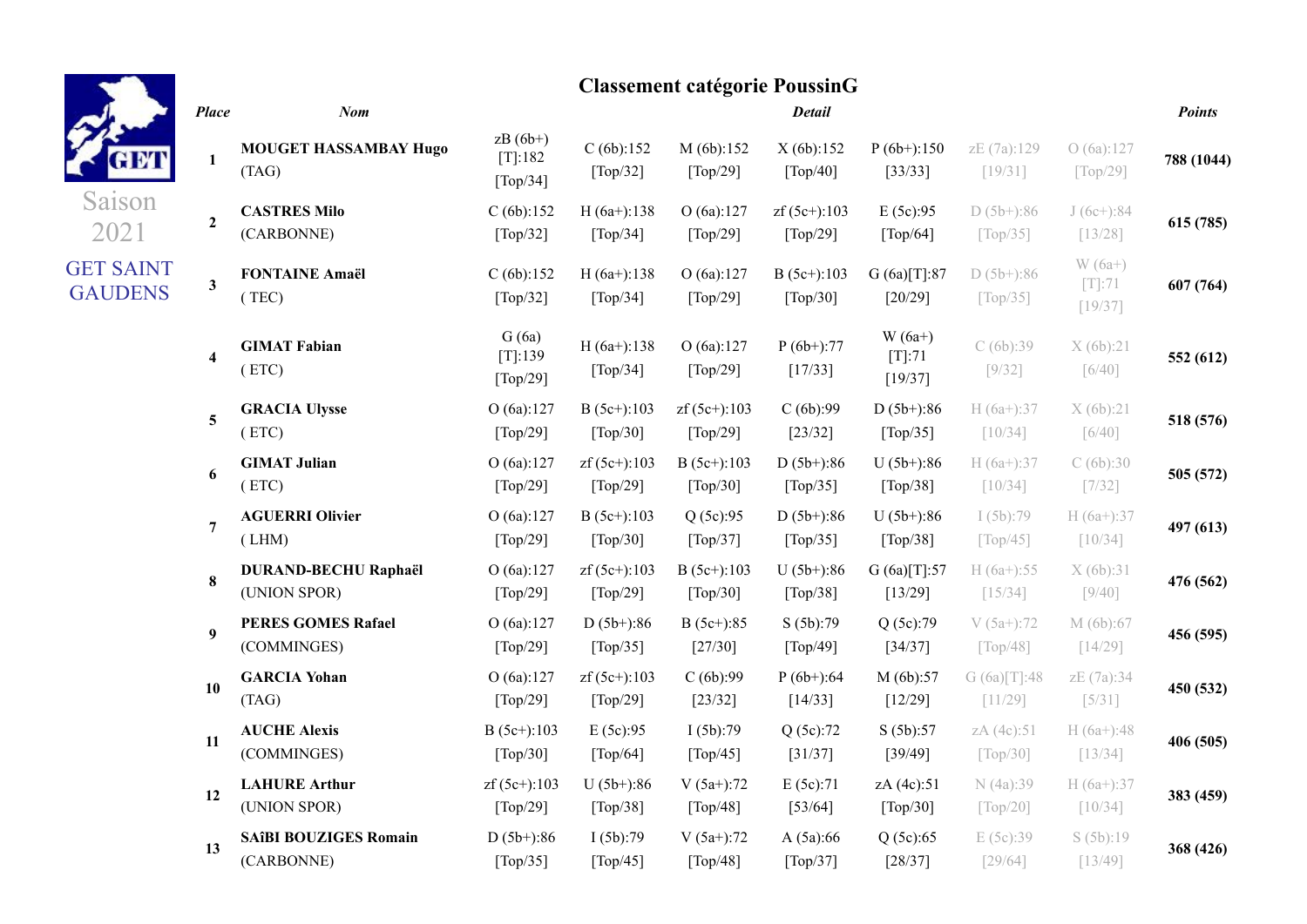| 14 | <b>GRANGE Frantz</b>    | $D(5b+)$ :86 | I (5b):79    | $V(5a+)$ :72      | A $(5a):66$ | O(5c):56 | E(5c):50             | N (4a):39   | 359 (448) |  |
|----|-------------------------|--------------|--------------|-------------------|-------------|----------|----------------------|-------------|-----------|--|
|    | ETC)                    | Top/35       | Top/45       | $\text{Top}/48$ ] | Top/37      | [24/37]  | [37/64]              | $Top/20$ ]  |           |  |
| 15 | <b>CORATO Jules</b>     | $D(5b+)$ :86 | I (5b):79    | T (5a):66         | O(6a):56    | O(5c):44 | A(5a):0              | $B(5c+)$ :0 | 331 (331) |  |
|    | (CARBONNE)              | Top/35       | Top/45       | Top/46            | $[14/29]$   | [19/37]  | $\lceil 0/37 \rceil$ | $[0/30]$    |           |  |
| 16 | <b>RIEMER Christian</b> | I (5b):79    | $V(5a+)$ :72 | zA $(4c):51$      | Y(4b):44    | O(5c):30 | S(5b):25             | $(6c+):13$  | 276 (314) |  |
|    | (LOS ESQUIR)            | Top/45       | $Top/48$ ]   | $Top/30$ ]        | Top/34]     | [13/37]  | $17/49$ ]            | 2/28        |           |  |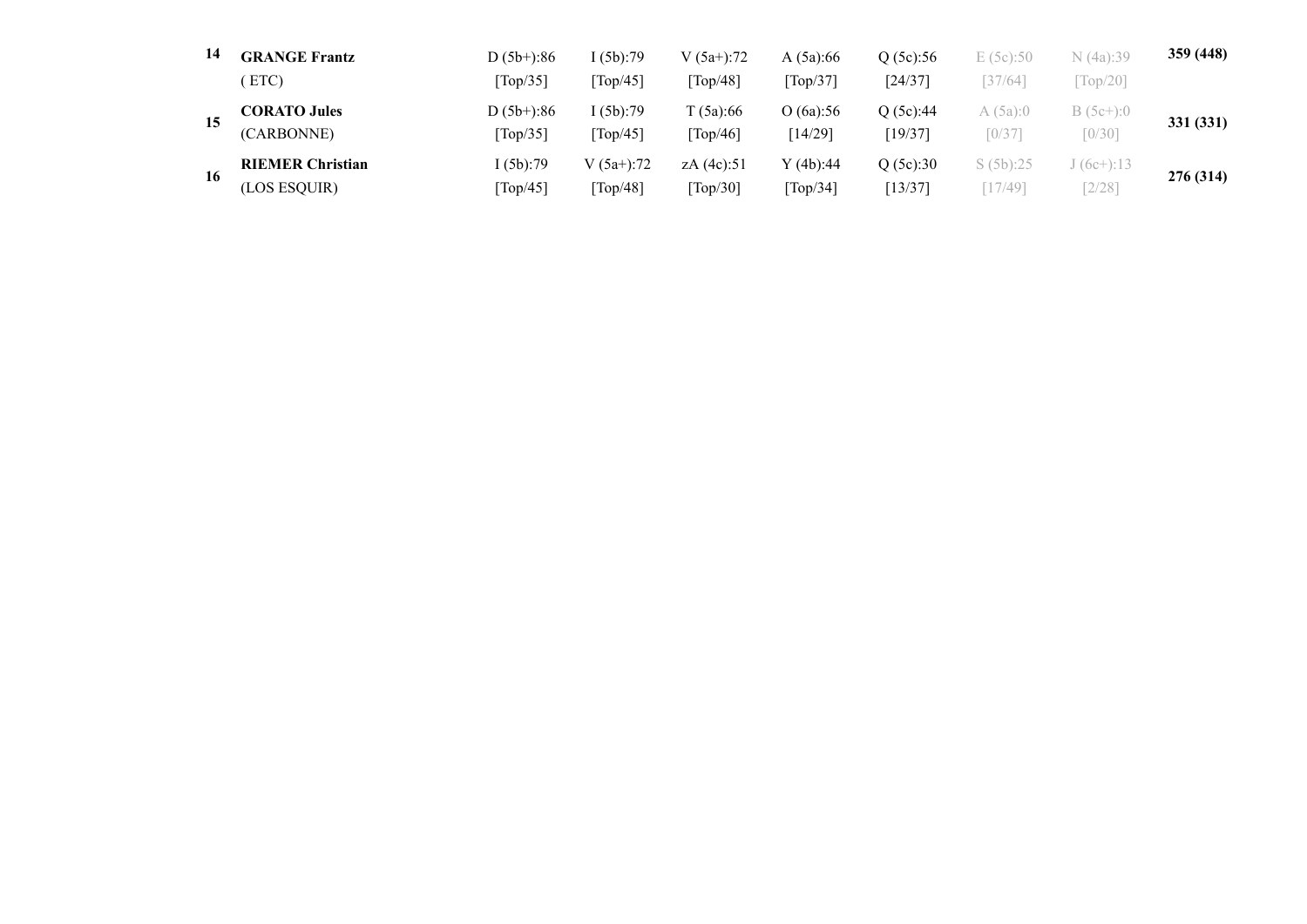# Saison 2021 GET SAINT GAUDENS

|                         |                                               |                                                |                                                | <b>Classement catégorie PoussinF</b>            |                                               |                                               |                                              |                                             |               |
|-------------------------|-----------------------------------------------|------------------------------------------------|------------------------------------------------|-------------------------------------------------|-----------------------------------------------|-----------------------------------------------|----------------------------------------------|---------------------------------------------|---------------|
| <b>Place</b>            | $N$ om                                        |                                                |                                                |                                                 | <b>Detail</b>                                 |                                               |                                              |                                             | <b>Points</b> |
| $\mathbf{1}$            | <b>VOUNATSOS Sybille</b><br>(TAG)             | X(6b):152<br>$\lceil \text{Top}/40 \rceil$     | C(6b):152<br>[Top/32]                          | M (6b):119<br>[25/29]                           | F(6c):115<br>$[18/26]$                        | $zf(5c+)$ :103<br>[Top/29]                    | zE (7a):68<br>[10/31]                        | $J(6c+)$ :32<br>$[5/28]$                    | 641 (741)     |
| $\boldsymbol{2}$        | <b>AUDURIER TANGUY Violette</b><br>(CARBONNE) | $H(6a+)$ :138<br>$\lceil \text{Top}/34 \rceil$ | O(6a):127<br>[Top/29]                          | $zf(5c+)$ :103<br>$[Top/29]$                    | $B(5c+)$ :103<br>[Top/30]                     | E(5c):95<br>[Top/64]                          | $D(5b+):86$<br>$\lceil \text{Top}/35 \rceil$ | C(6b):82<br>[19/32]                         | 566 (734)     |
| $\overline{\mathbf{3}}$ | <b>CARPENTIER Margot</b><br>(TAG)             | O(6a):127<br>[Top/29]                          | $B(5c+):103$<br>[Top/30]                       | $zf(5c+)$ :103<br>[Top/29]                      | E(5c):95<br>[Top/64]                          | C(6b):91<br>$[21/32]$                         | G(6a)[T]:48<br>[11/29]                       | $H(6a+):37$<br>[10/34]                      | 519 (604)     |
| $\overline{\mathbf{4}}$ | <b>COSME GRUA Olivia</b><br>(COMMINGES)       | O(6a):127<br>$\lceil \text{Top}/29 \rceil$     | $zf(5c+)$ :103<br>[Top/29]                     | $B(5c+)$ :103<br>$\lceil \text{Top}/30 \rceil$  | E(5c):95<br>$\lceil \text{Top}/64 \rceil$     | $U(5b+)$ :86<br>$\lceil \text{Top}/38 \rceil$ | $H(6a+):63$<br>[17/34]                       | G (6a)[T]:22<br>$[5/29]$                    | 514 (599)     |
| 5                       | <b>GARCIA DE SORIA Anna</b><br>(TAG)          | $H(6a+)$ :138<br>$\lceil \text{Top}/34 \rceil$ | O(6a):127<br>$\lceil \text{Top}/29 \rceil$     | Q(5c):95<br>[Top/37]                            | $W(6a+)$<br>$[T]:71$<br>[19/37]               | C(6b):52<br>$[12/32]$                         | $P(6b+)$ :36<br>[8/33]                       | M (6b):29<br>$[6/29]$                       | 483 (548)     |
| 6                       | <b>VANNIER Malika</b><br>(TAG)                | O(6a):127<br>$\lceil \text{Top}/29 \rceil$     | $B(5c+)$ :103<br>$\lceil \text{Top}/30 \rceil$ | $zf(5c+)$ :103<br>$\lceil \text{Top}/29 \rceil$ | E(5c):95<br>$\lceil \text{Top}/64 \rceil$     | $H(6a+)$ :37<br>[10/34]                       | $W(6a+)$<br>$[T]$ :33<br>$[9/37]$            | C(6b):30<br>[7/32]                          | 465 (528)     |
| 7                       | <b>MALLIA Romane</b><br>(ETC)                 | $U(5b+)$ :86<br>$\lceil \text{Top}/38 \rceil$  | $D(5b+)$ :86<br>$\lceil \text{Top}/35 \rceil$  | I(5b):79<br>$\lceil \text{Top}/45 \rceil$       | $V(5a+)$ :72<br>$\lceil \text{Top}/48 \rceil$ | T(5a):66<br>$\lceil \text{Top}/46 \rceil$     | $zf(5c+) : 52$<br>[16/29]                    | zA (4c):51<br>$\lceil \text{Top}/30 \rceil$ | 389 (492)     |
| 8                       | <b>GERARD Lily</b><br>(LHM)                   | $U(5b+)$ :86<br>[Top/38]                       | $D(5b+)$ :86<br>[Top/35]                       | I(5b):79<br>[Top/45]                            | A(5a):66<br>[Top/37]                          | T(5a):66<br>[Top/46]                          | $zf(5c+)$ :42<br>[13/29]                     | S(5b):24<br>[16/49]                         | 383 (449)     |
| 9                       | <b>PIC Pauline</b><br>(ETC)                   | $D(5b+)$ :86<br>$\lceil \text{Top}/35 \rceil$  | I(5b):79<br>[Top/45]                           | $V(5a+)$ :72<br>[Top/48]                        | E(5c):69<br>[51/64]                           | S(5b):56<br>[38/49]                           | zA (4c):51<br>$\lceil \text{Top}/30 \rceil$  | $B(5c+)$ :22<br>[7/30]                      | 362 (435)     |
| 10                      | <b>MADELPUECH Bérénice</b><br>(ETC)           | $D(5b+):86$<br>[Top/35]                        | $V(5a+)$ :72<br>[Top/48]                       | I(5b):70<br>[44/45]                             | T(5a):66<br>$\lceil \text{Top}/46 \rceil$     | A(5a):66<br>[Top/37]                          | E (5c):59<br>[44/64]                         | Y(4b):44<br>[Top/34]                        | 360 (463)     |
| 11                      | <b>JEANNE Elisa</b><br>(LHM)                  | $D(5b+)$ :86<br>[Top/35]                       | I(5b):79<br>[Top/45]                           | $V(5a+)$ :72<br>$[Top/48]$                      | A(5a):66<br>[Top/37]                          | S(5b):56<br>[38/49]                           | Q(5c):53<br>$[23/37]$                        | N (4a):39<br>[Top/20]                       | 359 (451)     |
| 12                      | <b>SOURY Léanne</b><br>(AF3M)                 | $D(5b+):86$<br>[Top/35]                        | I(5b):79<br>[Top/45]                           | $V(5a+)$ :72<br>[Top/48]                        | T(5a):66<br>[Top/46]                          | E(5c):54<br>[40/64]                           | $zf(5c+) : 52$<br>[16/29]                    | $B(5c+)$ :38<br>$[12/30]$                   | 357 (447)     |
| 13                      | <b>MIEGEVILLE Sarah</b><br>(ETC)              | E(5c):82<br>[61/64]                            | I(5b):79<br>$\lceil \text{Top}/45 \rceil$      | $V(5a+)$ :72<br>[Top/48]                        | T(5a):66<br>[Top/46]                          | zA (4c):51<br>[Top/30]                        | $H(6a+)$ :40<br>[11/34]                      | S(5b):18<br>[12/49]                         | 350 (408)     |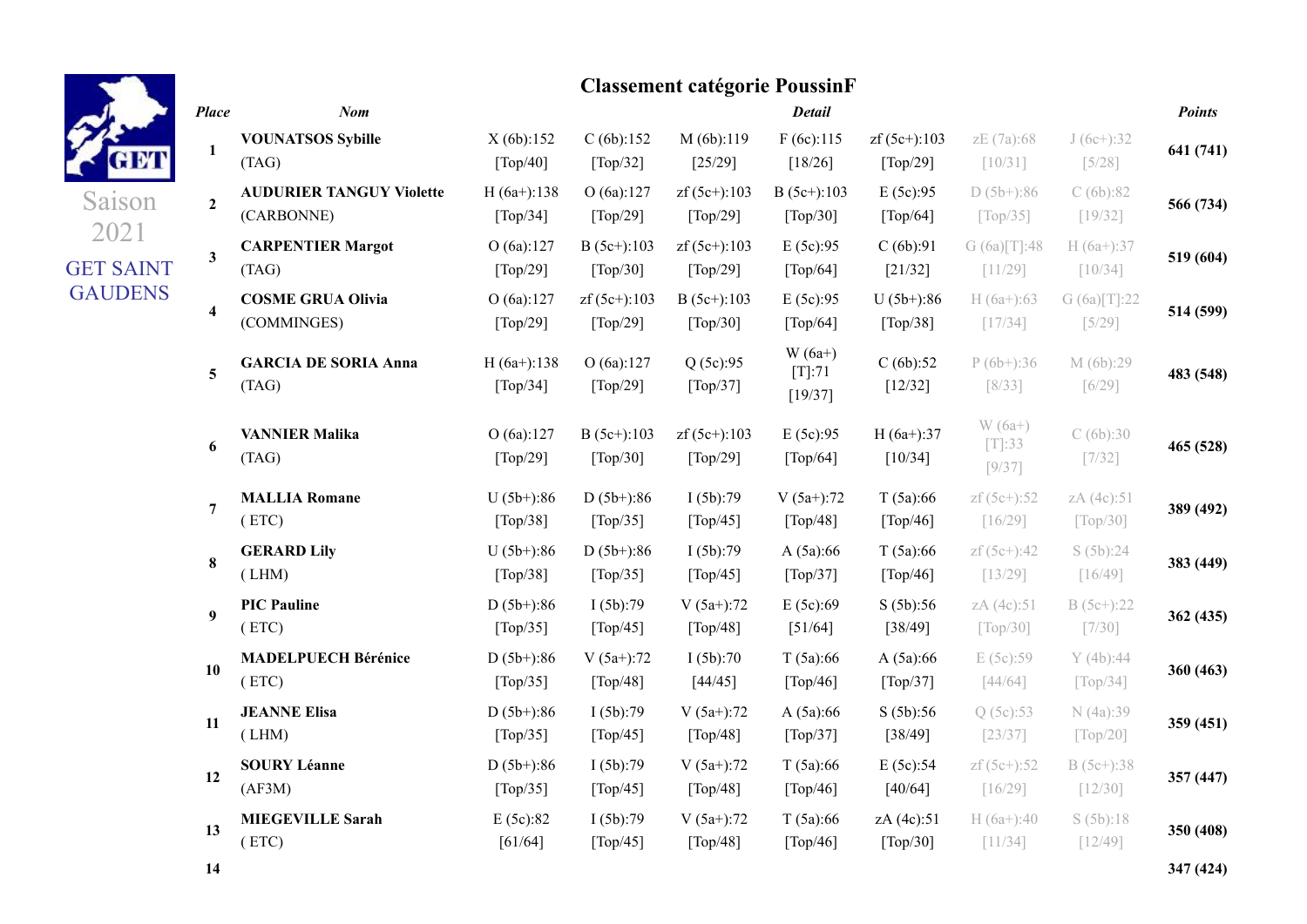|    | <b>GIRARD Lou-Ann</b><br>(CARBONNE)  | $D(5b+)$ :76<br>[34/35]  | $V(5a+)$ :72<br>[Top/48]             | I(5b):67<br>[42/45]                | T(5a):66<br>[Top/46]   | A(5a):66<br>[Top/37] | zA (4c):51<br>$\lceil \text{Top}/30 \rceil$ | E(5c):26<br>[19/64]                  |           |
|----|--------------------------------------|--------------------------|--------------------------------------|------------------------------------|------------------------|----------------------|---------------------------------------------|--------------------------------------|-----------|
| 15 | <b>VERDALLE Elisa</b><br>(PRM)       | $D(5b+)$ :86<br>[Top/35] | I(5b):79<br>[Top/45]                 | T(5a):66<br>[Top/46]               | zA (4c):51<br>[Top/30] | Y(4b):44<br>[Top/34] | $V(5a+)$ :42<br>[31/48]                     | N(4a):39<br>$\lbrack Top/20 \rbrack$ | 326 (407) |
| 16 | <b>BELLINI Emie</b><br>(LOS ESQUIR)  | $V(5a+)$ :72<br>[Top/48] | T(5a):66<br>[Top/46]                 | zA (4c):51<br>[Top/30]             | A(5a):32<br>[20/37]    | I(5b):26<br>[16/45]  | S(5b):13<br>[9/49]                          | Y(4b):2<br>$\lceil 2/34 \rceil$      | 247 (262) |
| 17 | <b>VALAX Justine</b><br>(UNION SPOR) | $V(5a+)$ :72<br>[Top/48] | A(5a):66<br>[Top/37]                 | N(4a):39<br>[Top/20]               | I(5b):37<br>[23/45]    | S(5b):16<br>[11/49]  | ---                                         | ---                                  | 230(230)  |
| 18 | <b>BRUX Tiffanie</b><br>(LOS ESQUIR) | $V(5a+)$ :62<br>[46/48]  | zA (4c):51<br>$\lceil Top/30 \rceil$ | N(4a):39<br>$\lceil Top/20 \rceil$ | A(5a):36<br>[22/37]    | T(5a):34<br>[26/46]  | I(5b):19<br>12/45                           | Y(4b):2<br>$\lceil 2/34 \rceil$      | 222 (243) |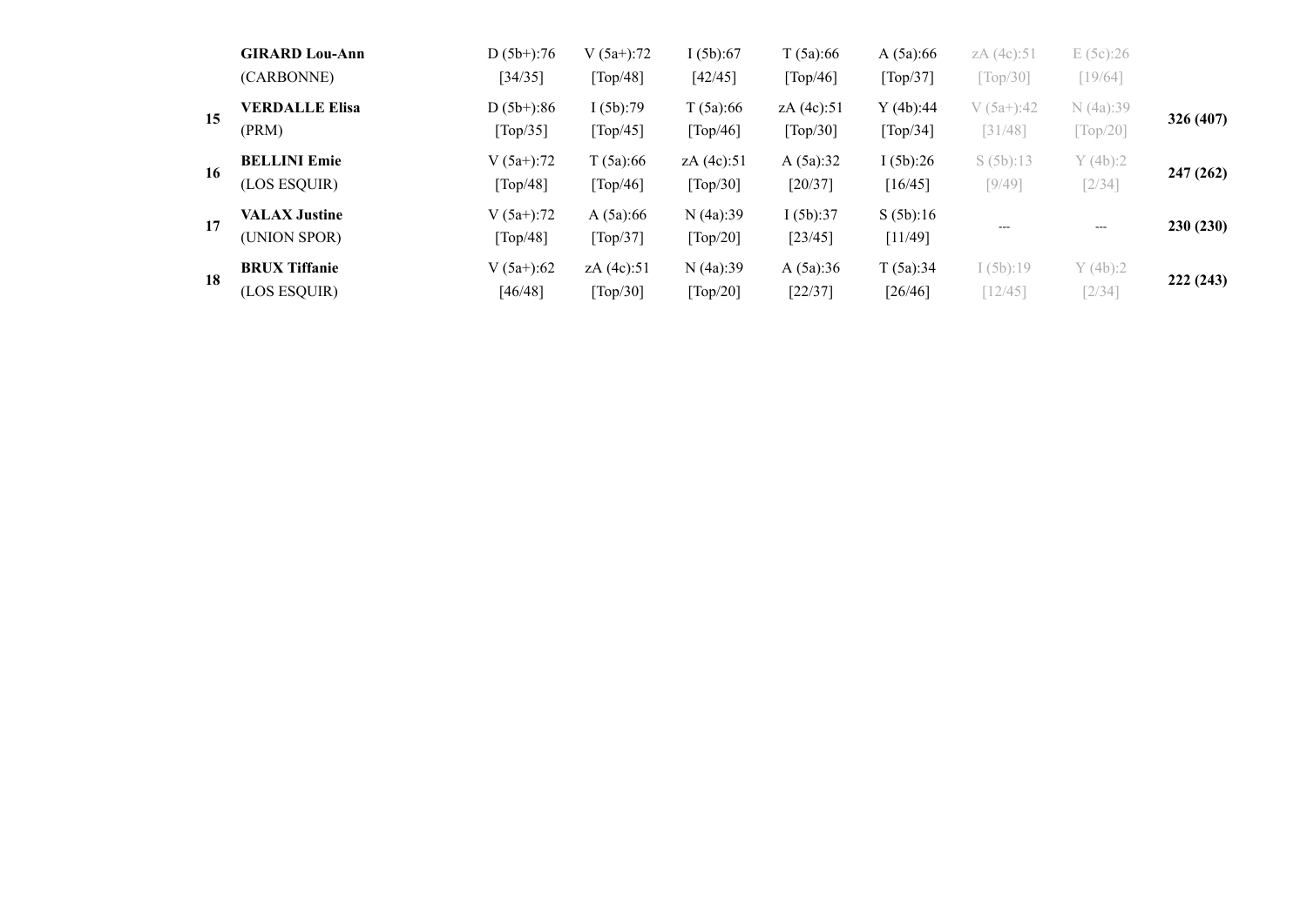| H.     |
|--------|
| Saison |
|        |

## GET SAINT **GAUDENS**

|                         |                                         |                                                | <b>Classement catégorie BenjaminG</b>         |                                                      |                                           |                                               |                                                      |                                                          |               |
|-------------------------|-----------------------------------------|------------------------------------------------|-----------------------------------------------|------------------------------------------------------|-------------------------------------------|-----------------------------------------------|------------------------------------------------------|----------------------------------------------------------|---------------|
| <b>Place</b>            | <b>Nom</b>                              |                                                |                                               |                                                      | <b>Detail</b>                             |                                               |                                                      |                                                          | <b>Points</b> |
| 1                       | <b>VILANOVA Hypolite</b><br>(TEAM SOLO) | $K(7c+)$<br>[T]:399<br>[Top/31]                | R(7c)[T]:363<br>[Top/30]                      | $Z(7b+)$<br>[T]:333<br>$\lceil \text{Top}/39 \rceil$ | $zC(7a+)$<br>$[T]$ :278<br>[Top/34]       | L(7b):275<br>[Top/33]                         | ZD(6c)<br>$[T]:201$<br>$\lceil \text{Top}/38 \rceil$ | $zB(6b+)$<br>$[T]$ :182<br>$\lceil \text{Top}/34 \rceil$ | 1648 (2031)   |
| $\mathbf{2}$            | <b>ELBAZ Raphael</b><br>(ETC)           | ZD(6c)<br>$[T[:201$<br>[Top/38]                | $J(6c+)$ :198<br>$[Top/28]$                   | $zB(6b+)$<br>[T]:182<br>[Top/34]                     | $P(6b+)$ :165<br>[Top/33]                 | zE (7a):142<br>[21/31]                        | L(7b):68<br>[9/33]                                   | $zC(7a+)$<br>$[T]:60$<br>[8/34]                          | 888 (1016)    |
| $\mathbf{3}$            | <b>TOULOUSE Maxence</b><br>(TAG)        | ZD(6c)<br>$[T[:201$<br>[Top/38]                | $zB(6b+)$<br>[T]:182<br>[Top/34]              | $P(6b+)$ :165<br>[Top/33]                            | zE (7a):142<br>[21/31]                    | $J(6c+)$ :96<br>[15/28]                       | $zC(7a+)$<br>$[T]:60$<br>[8/34]                      | F(6c):51<br>$[8/26]$                                     | 786 (897)     |
| $\overline{\mathbf{4}}$ | <b>DESBANS Remi</b><br>(PRM)            | $H(6a+)$ :138<br>$\lceil \text{Top}/34 \rceil$ | O(6a):127<br>[Top/29]                         | C(6b):125<br>[29/32]                                 | $zf(5c+)$ :103<br>[Top/29]                | E(5c):95<br>[Top/64]                          | G(6a)[T]:57<br>[13/29]                               | X(6b):52<br>[15/40]                                      | 588 (697)     |
| $\overline{5}$          | <b>GIMENEZ Diego</b><br>(UNION SPOR)    | $H(6a+)$ :138<br>$\lceil \text{Top}/34 \rceil$ | O(6a):127<br>[Top/29]                         | C(6b):121<br>[28/32]                                 | E(5c):95<br>$\lceil \text{Top}/64 \rceil$ | $U(5b+)$ :86<br>$\lceil \text{Top}/38 \rceil$ | $V(5a+)$ :72<br>$\lceil \text{Top}/48 \rceil$        | M (6b):67<br>[14/29]                                     | 567 (706)     |
| 6                       | <b>VANNIER Gaétan</b><br>(TAG)          | C(6b):152<br>[Top/32]                          | O(6a):127<br>[Top/29]                         | X(6b):110<br>[32/40]                                 | G(6a)[T]:87<br>$[20/29]$                  | $P(6b+)$ :77<br>[17/33]                       | zE (7a):68<br>[10/31]                                | $J(6c+)$ :32<br>$[5/28]$                                 | 553 (653)     |
| $\overline{7}$          | <b>VALAX Marceau</b><br>(UNION SPOR)    | $H(6a+)$ :138<br>[Top/34]                      | C(6b):134<br>[31/32]                          | $zf(5c+)$ :103<br>[Top/29]                           | I(5b):79<br>[Top/45]                      | $V(5a+)$ :72<br>[Top/48]                      |                                                      |                                                          | 526 (526)     |
| 8                       | <b>SERRAR Yanis</b><br>(COMMINGES)      | O(6a):127<br>$\lceil \text{Top}/29 \rceil$     | $B(5c+):103$<br>$\lceil \text{Top}/30 \rceil$ | $zf(5c+)$ :103<br>$\lceil \text{Top}/29 \rceil$      | E(5c):62<br>[46/64]                       | G(6a)[T]:48<br>[11/29]                        | $H(6a+)$ :48<br>[13/34]                              | $W(6a+)$<br>$[T[:22]$<br>[6/37]                          | 443 (513)     |
| $\boldsymbol{9}$        | <b>MALLARD Théodore</b><br>(CARBONNE)   | $B(5c+):88$<br>$[28/30]$                       | $D(5b+)$ :86<br>[Top/35]                      | $V(5a+)$ :72<br>$\lceil Top/48 \rceil$               | E(5c):69<br>[51/64]                       | A(5a):66<br>[Top/37]                          | O(6a):56<br>[14/29]                                  | Q(5c):44<br>[19/37]                                      | 381 (481)     |
| 10                      | <b>CHAUBET Jules</b><br>(LOS ESQUIR)    | I(5b):79<br>$\lceil \text{Top}/45 \rceil$      | $D(5b+)$ :74<br>[33/35]                       | $V(5a+)$ :72<br>$\lceil Top/48 \rceil$               | T(5a):66<br>$\lceil \text{Top}/46 \rceil$ | A(5a):66<br>[Top/37]                          | $U(5b+)$ :33<br>[16/38]                              | S(5b):15<br>[10/49]                                      | 357 (405)     |
| 11                      | <b>BELLINI Mael</b><br>(LOS ESQUIR)     | zA (4c):51<br>$\lceil \text{Top}/30 \rceil$    | N (4a):39<br>$\lceil \text{Top}/20 \rceil$    | A(5a):29<br>[18/37]                                  | T(5a):26<br>[20/46]                       | $V(5a+)$ :22<br>[16/48]                       | I(5b):18<br>[11/45]                                  | Y(4b):2<br>$[2/34]$                                      | 167(187)      |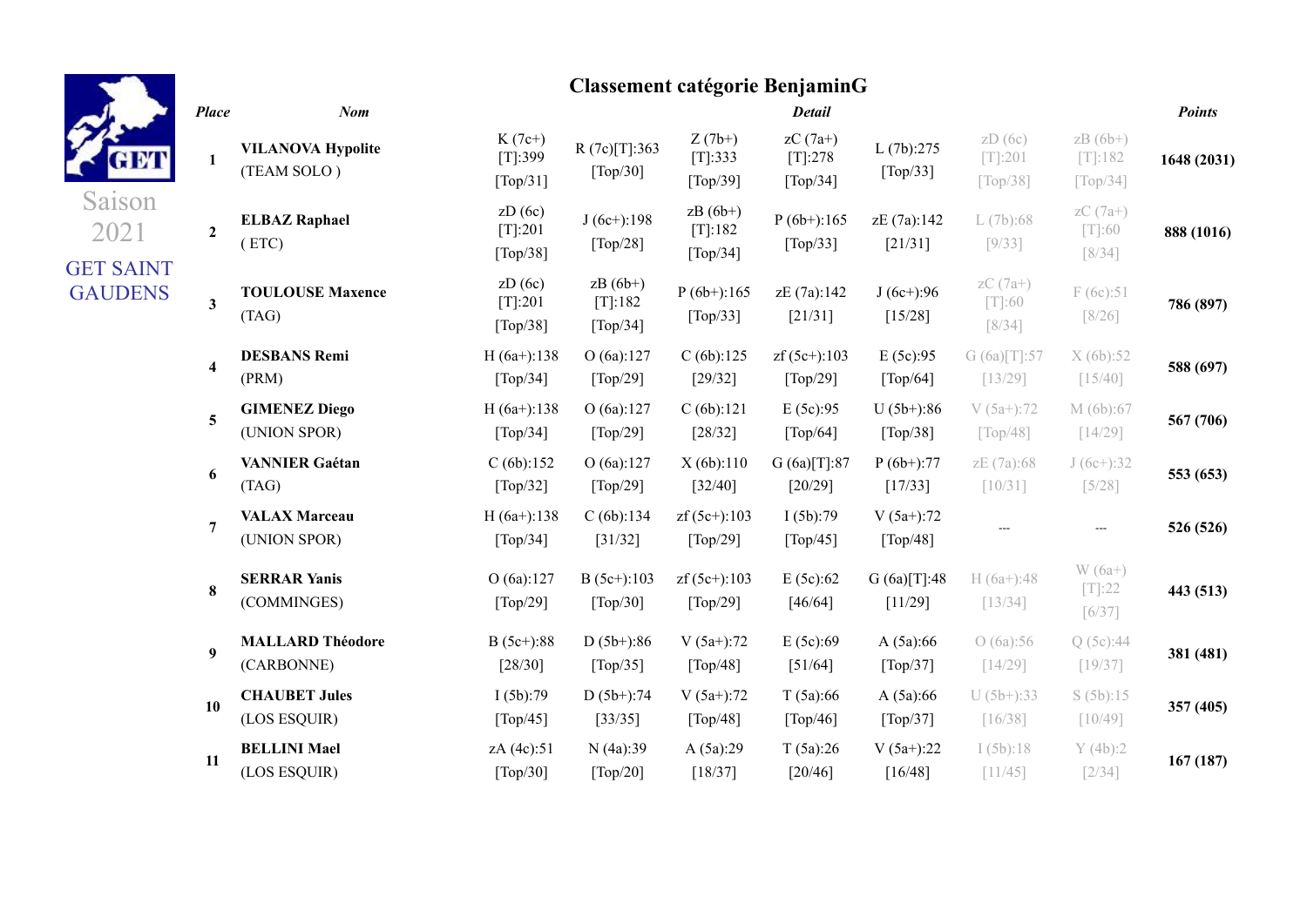|                                    |                 |                                            |                                                |                                             | <b>Classement catégorie BenjaminF</b> |                                                          |                                                      |                                  |                                   |               |
|------------------------------------|-----------------|--------------------------------------------|------------------------------------------------|---------------------------------------------|---------------------------------------|----------------------------------------------------------|------------------------------------------------------|----------------------------------|-----------------------------------|---------------|
|                                    | <b>Place</b>    | Nom                                        |                                                |                                             |                                       | <b>Detail</b>                                            |                                                      |                                  |                                   | <b>Points</b> |
|                                    | 1               | <b>PASCAL Amalia</b><br>(CARBONNE)         | zE (7a):231<br>[Top/31]                        | ZD(6c)<br>[T]:201<br>[Top/38]               | $J(6c+)$ :198<br>[Top/28]             | $zB(6b+)$<br>$[T]$ :182<br>$\lceil \text{Top}/34 \rceil$ | $W(6a+)$<br>[T]:151<br>$\lceil \text{Top}/37 \rceil$ | $zC(7a+)$<br>$[T]:97$<br>[13/34] | L(7b):91<br>$[12/33]$             | 963 (1151)    |
| Saison<br>2021<br><b>GET SAINT</b> | $\overline{2}$  | <b>DESGEORGE Lucie</b><br>(TAG)            | zE (7a):231<br>[Top/31]                        | ZD(6c)<br>$[T]:201$<br>[Top/38]             | $J(6c+)$ :198<br>[Top/28]             | $P(6b+)$ :165<br>[Top/33]                                | C(6b):152<br>[Top/32]                                | F(6c):89<br>[14/26]              | $zC(7a+)$<br>$[T]:52$<br>$[7/34]$ | 947 (1088)    |
| <b>GAUDENS</b>                     | 3 <sup>1</sup>  | <b>BALBI Matilde</b><br>(BLOCK OUT)        | zE (7a):231<br>[Top/31]                        | ZD(6c)<br>[T]:201<br>[Top/38]               | $zB(6b+)$<br>[T]:182<br>[Top/34]      | $zC(7a+)$<br>$[T]$ :156<br>[21/34]                       | $W(6a+)$<br>[T]:151<br>[Top/37]                      | $B(5c+):103$<br>[Top/30]         | L(7b):91<br>$[12/33]$             | 921 (1115)    |
|                                    | $\overline{4}$  | <b>RAYMOND DELPY Marine</b><br>(BESSIERES) | zE (7a):231<br>[Top/31]                        | F(6c):183<br>[Top/26]                       | ZD(6c)<br>[T]:139<br>[29/38]          | $H(6a+)$ :138<br>[Top/34]                                | $J(6c+)$ :116<br>[18/28]                             | L(7b):98<br>[13/33]              | $P(6b+)$ :86<br>$[19/33]$         | 807 (991)     |
|                                    | $5\overline{)}$ | <b>GUILHOT Agathe</b><br>(TAG)             | $zB(6b+)$<br>[T]:182<br>[Top/34]               | C(6b):152<br>[Top/32]                       | M (6b):152<br>[Top/29]                | ZD(6c)<br>[T]:149<br>[31/38]                             | O(6a):127<br>[Top/29]                                | $P(6b+):86$<br>[19/33]           | F(6c):45<br>$[7/26]$              | 762 (893)     |
|                                    | 6               | <b>ANDRE Louisa</b><br>(TAG)               | ZD(6c)<br>[T]:201<br>[Top/38]                  | C(6b):152<br>[Top/32]                       | zE (7a):149<br>$[22/31]$              | $zB(6b+)$<br>[T]:136<br>$[28/34]$                        | $J(6c+)$ :116<br>$[18/28]$                           | $W(6a+)$<br>$[T]:89$<br>[24/37]  | $P(6b+)$ :86<br>$[19/33]$         | 754 (929)     |
|                                    | $\overline{7}$  | <b>LIEGEOIS Melodie</b><br>(CLUB MONTA)    | C(6b):152<br>[Top/32]                          | $W(6a+)$<br>$[T[:151]$<br>[Top/37]          | $H(6a+)$ :138<br>[Top/34]             | O(6a):127<br>[Top/29]                                    | F(6c):109<br>[17/26]                                 | Q (5c):95<br>[Top/37]            | X (6b):79<br>$[23/40]$            | 677 (851)     |
|                                    | $\bf{8}$        | <b>JEAN Anouk</b><br>(TEC)                 | $H(6a+)$ :138<br>$\lceil \text{Top}/34 \rceil$ | O(6a):127<br>[Top/29]                       | C(6b):125<br>$[29/32]$                | $W(6a+)$<br>$[T]$ :123<br>[33/37]                        | $B(5c+)$ :103<br>[Top/30]                            | X(6b):93<br>[27/40]              | M (6b):52<br>[11/29]              | 616 (761)     |
|                                    | 9               | <b>ALVERNHE Loan</b><br>(Inconnu)          | $H(6a+)$ :138<br>[Top/34]                      | C(6b):134<br>[31/32]                        | O(6a):127<br>[Top/29]                 | $B(5c+):103$<br>[Top/30]                                 | $D(5b+)$ :86<br>[Top/35]                             | X(6b):52<br>[15/40]              | F(6c):38<br>$[6/26]$              | 588 (678)     |
|                                    | 10              | <b>BOUCHARD Laure</b><br>(CARBONNE)        | $H(6a+)$ :138<br>[Top/34]                      | C(6b):129<br>[30/32]                        | O(6a):127<br>$[\text{Top}/29]$        | $B(5c+):103$<br>[Top/30]                                 | $D(5b+)$ :86<br>[Top/35]                             | G (6a)[T]:61<br>$[14/29]$        | $J(6c+)$ :51<br>$[8/28]$          | 583 (695)     |
|                                    | 11              | <b>FONTAINE Loeline</b><br>(TEC)           | $H(6a+)$ :138<br>$\lceil \text{Top}/34 \rceil$ | O (6a):127<br>$\lceil \text{Top}/29 \rceil$ | C(6b):116<br>[27/32]                  | $B(5c+):103$<br>$\lceil \text{Top}/30 \rceil$            | $W(6a+)$<br>$[T]:82$<br>[22/37]                      | X(6b):52<br>[15/40]              | M(6b):52<br>[11/29]               | 566 (670)     |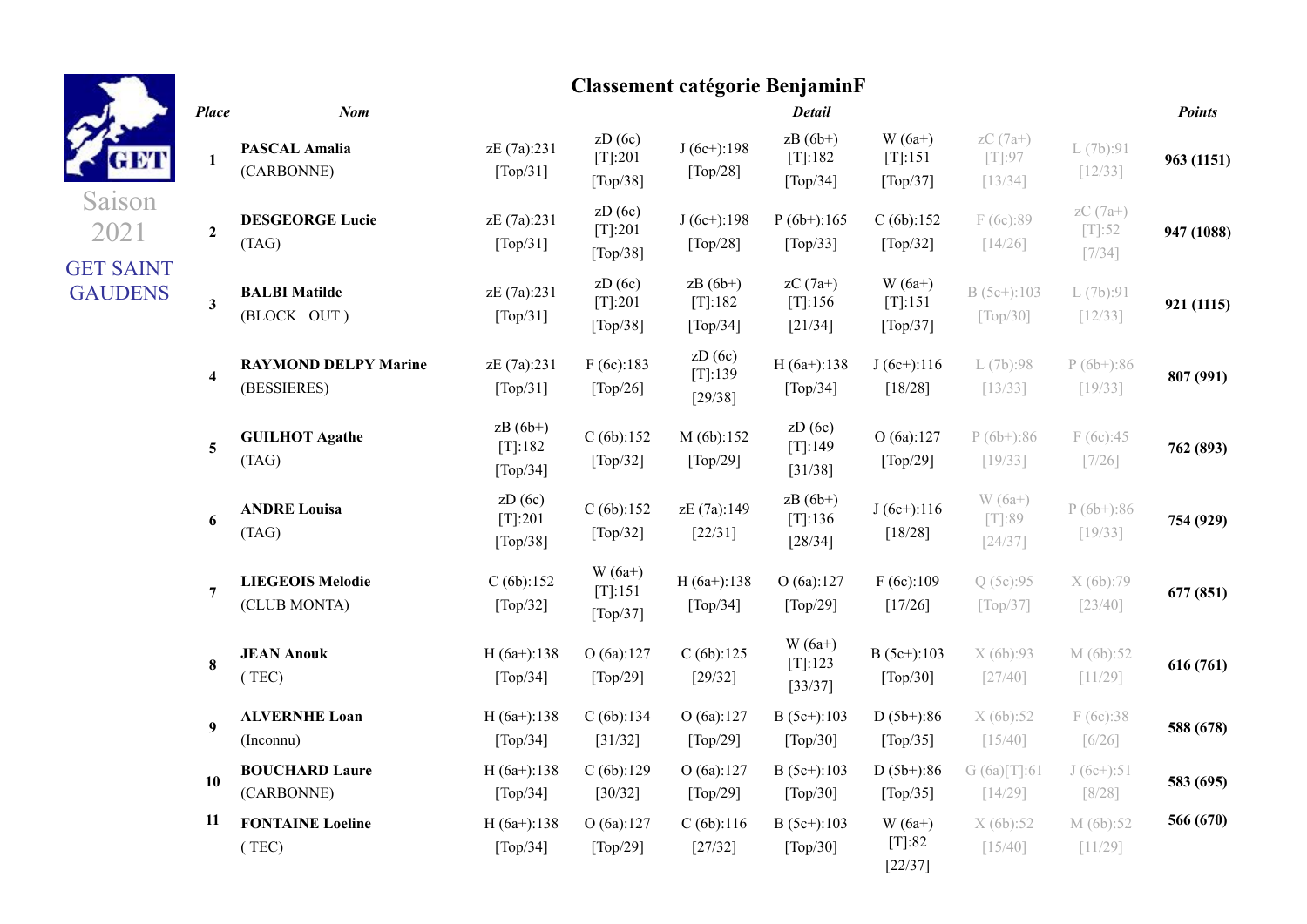| 12 | <b>ELBAZ Camille</b><br>(ETC)          | C(6b):152<br>[Top/32]                          | O(6a):127<br>[Top/29]                           | $zf(5c+)$ :103<br>[Top/29]                      | Q(5c):95<br>[Top/37]                       | $D(5b+)$ :86<br>[Top/35] | $H(6a+):37$<br>[10/34]            | M (6b):29<br>$[6/29]$     | 563 (629) |
|----|----------------------------------------|------------------------------------------------|-------------------------------------------------|-------------------------------------------------|--------------------------------------------|--------------------------|-----------------------------------|---------------------------|-----------|
| 13 | <b>LAVIGNE Charline</b><br>(COMMINGES) | $H(6a+)$ :138<br>$\lceil \text{Top}/34 \rceil$ | O(6a):127<br>[Top/29]                           | $zf(5c+)$ :103<br>$\lceil \text{Top}/29 \rceil$ | E (5c):95<br>[Top/64]                      | $D(5b+)$ :86<br>[Top/35] | G(6a)[T]:61<br>[14/29]            | $P(6b+)$ :41<br>[9/33]    | 549 (651) |
| 14 | <b>GEORGES Ambre</b><br>(COMMINGES)    | $H(6a+)$ :138<br>$\lceil \text{Top}/34 \rceil$ | O(6a):127<br>[Top/29]                           | $zf(5c+)$ :103<br>[Top/29]                      | E (5c):95<br>$\lceil \text{Top}/64 \rceil$ | $D(5b+)$ :86<br>[Top/35] | G(6a)[T]:44<br>[10/29]            | C(6b):39<br>$[9/32]$      | 549 (632) |
| 15 | <b>GIMAT Aélys</b><br>(ETC)            | $H(6a+)$ :138<br>$\lceil \text{Top}/34 \rceil$ | C(6b):134<br>[31/32]                            | $zB(6b+)$<br>[T]:116<br>[24/34]                 | G (6a)[T]:92<br>[21/29]                    | $P(6b+)$ :64<br>[14/33]  | M (6b):52<br>[11/29]              | F(6c):45<br>$[7/26]$      | 544 (641) |
| 16 | <b>FARCY Charlotte</b><br>(CLUB MONTA) | $H(6a+)$ :138<br>$\lceil \text{Top}/34 \rceil$ | O(6a):127<br>[Top/29]                           | E(5c):95<br>[Top/64]                            | $D(5b+)$ :86<br>[Top/35]                   | C(6b):86<br>$[20/32]$    | $B(5c+)$ :78<br>$[25/30]$         | $zf(5c+) : 52$<br>[16/29] | 532 (662) |
| 17 | <b>MONCASSIN FIGINI Laya</b><br>(TAG)  | $H(6a+)$ :138<br>[Top/34]                      | O(6a):127<br>[Top/29]                           | $B(5c+)$ :103<br>[Top/30]                       | E(5c):95<br>[Top/64]                       | M(6b):62<br>[13/29]      | $P(6b+)$ :36<br>$[8/33]$          | C(6b):35<br>$[8/32]$      | 525 (596) |
| 18 | <b>OLIVERO</b> Loren<br>(UNION SPOR)   | $H(6a+)$ :138<br>[Top/34]                      | O(6a):127<br>[Top/29]                           | $U(5b+)$ :86<br>[Top/38]                        | $D(5b+)$ :86<br>[Top/35]                   | $V(5a+)$ :72<br>[Top/48] | E(5c):70<br>$[52/64]$             | M (6b):29<br>$[6/29]$     | 509 (608) |
| 19 | <b>HENNEQUIN Lea</b><br>(CARBONNE)     | O (6a):127<br>[Top/29]                         | C(6b):104<br>[24/32]                            | $zf(5c+)$ :103<br>[Top/29]                      | $D(5b+)$ :86<br>$[Top/35]$                 | $H(6a+)$ :63<br>[17/34]  | $B(5c+):53$<br>[17/30]            | $J(6c+)$ :51<br>$[8/28]$  | 483 (587) |
| 20 | <b>TARDIVO</b> Anna<br>(SCP)           | O(6a):127<br>[Top/29]                          | $zf(5c+)$ :103<br>$\lceil \text{Top}/29 \rceil$ | C(6b):99<br>[23/32]                             | G(6a)[T]:92<br>[21/29]                     | M(6b):52<br>[11/29]      | $W(6a+)$<br>$[T]:48$<br>$[13/37]$ | X(6b):17<br>$[5/40]$      | 473 (538) |
| 21 | <b>CODEVELLE Lily</b><br>(AF3M)        | $H(6a+)$ :138<br>[Top/34]                      | $D(5b+)$ :86<br>[Top/35]                        | I(5b):79<br>[Top/45]                            | S (5b):79<br>$[Top/49]$                    | $V(5a+)$ :72<br>[Top/48] | E (5c):69<br>[51/64]              | $U(5b+)$ :43<br>[21/38]   | 454 (566) |
| 22 | <b>GARROS Lucille</b><br>(CLUB MONTA)  | E(5c):95<br>[Top/64]                           | $D(5b+)$ :86<br>[Top/35]                        | I(5b):79<br>[Top/45]                            | $V(5a+)$ :72<br>[Top/48]                   | T(5a):66<br>[Top/46]     | A(5a):66<br>[Top/37]              | $U(5b+)$ :43<br>[21/38]   | 398 (507) |
| 23 | <b>ANDRIEU Lou</b><br>(ETC)            | E(5c):95<br>[Top/64]                           | $U(5b+)$ :86<br>[Top/38]                        | I(5b):79<br>[Top/45]                            | $V(5a+)$ :72<br>[Top/48]                   | T(5a):66<br>[Top/46]     | zA (4c):51<br>[Top/30]            | G(6a)[T]:26<br>$[6/29]$   | 398 (475) |
| 24 | <b>VAQUERO Alycia</b><br>(LHM)         | $D(5b+)$ :86<br>[Top/35]                       | I(5b):79<br>[Top/45]                            | $V(5a+)$ :72<br>[Top/48]                        | T(5a):66<br>[Top/46]                       | A(5a):66<br>[Top/37]     | S(5b):59<br>$[40/49]$             | zA (4c):51<br>[Top/30]    | 369 (479) |
| 25 | <b>GERALDES Matilda</b><br>(COMMINGES) | $D(5b+)$ :86<br>$\lceil \text{Top}/35 \rceil$  | I(5b):79<br>$\lceil \text{Top}/45 \rceil$       | $V(5a+)$ :72<br>$\lceil \text{Top}/48 \rceil$   | T(5a):66<br>$\lceil \text{Top}/46 \rceil$  | E(5c):63<br>[47/64]      | Q(5c):21<br>[9/37]                | S(5b):18<br>[12/49]       | 366 (405) |
| 26 | <b>BOUSQUAIL Lenaelle</b>              | $V(5a+)$ :72                                   | zA (4c):51                                      | Y(4b):44                                        | I(5b):42                                   | N (4a):39                | $U(5b+)$ :35                      | A(5a):31                  | 248 (314) |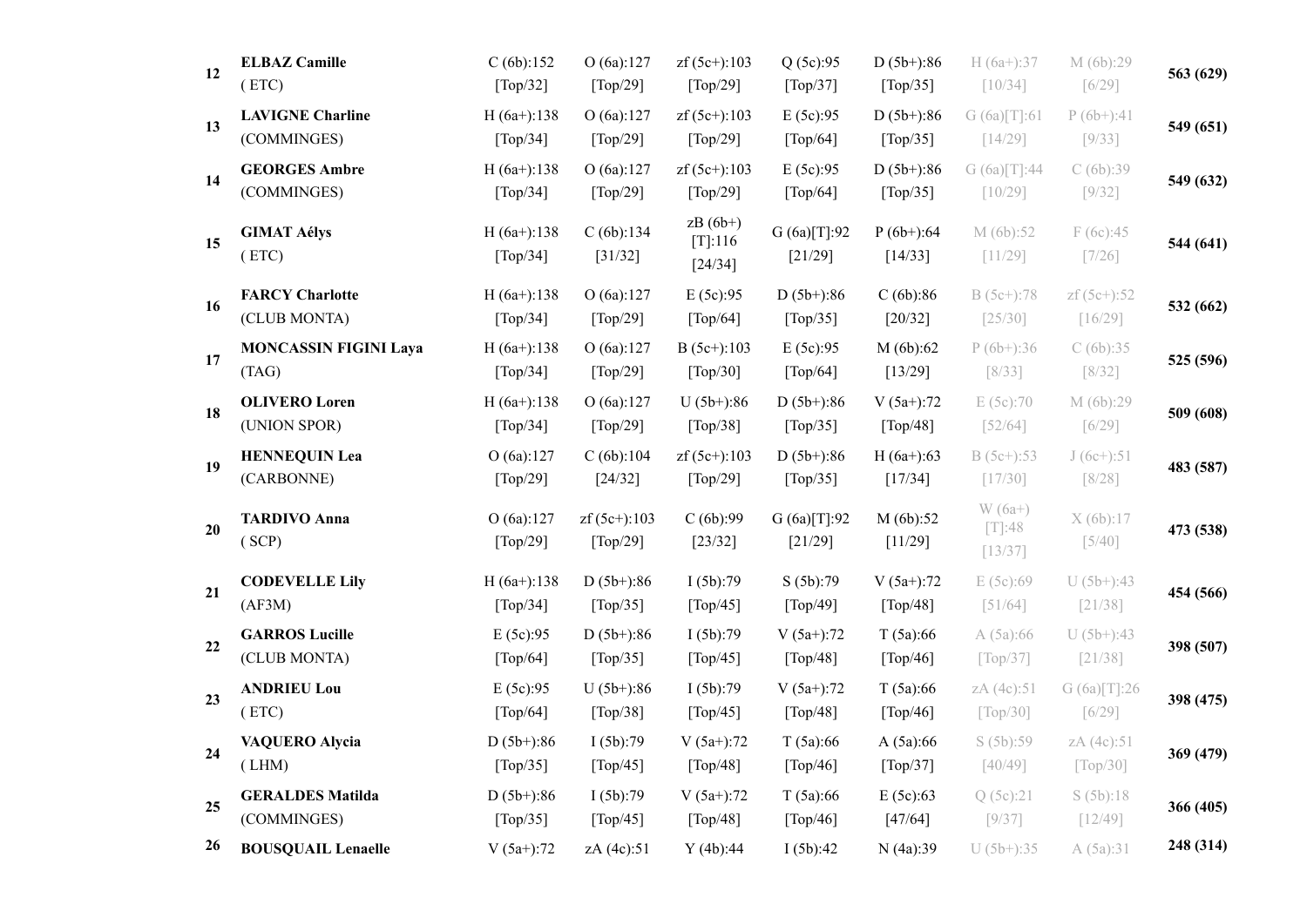| (LOS ESQUIR) | $\lceil \text{Top}/48 \rceil$ | $\lceil \text{Top}/30 \rceil$ | $\lceil \text{Top}/34 \rceil$ | [26/45] | $\lceil \text{Top}/20 \rceil$ | [17/38] | [19/37] |
|--------------|-------------------------------|-------------------------------|-------------------------------|---------|-------------------------------|---------|---------|
|--------------|-------------------------------|-------------------------------|-------------------------------|---------|-------------------------------|---------|---------|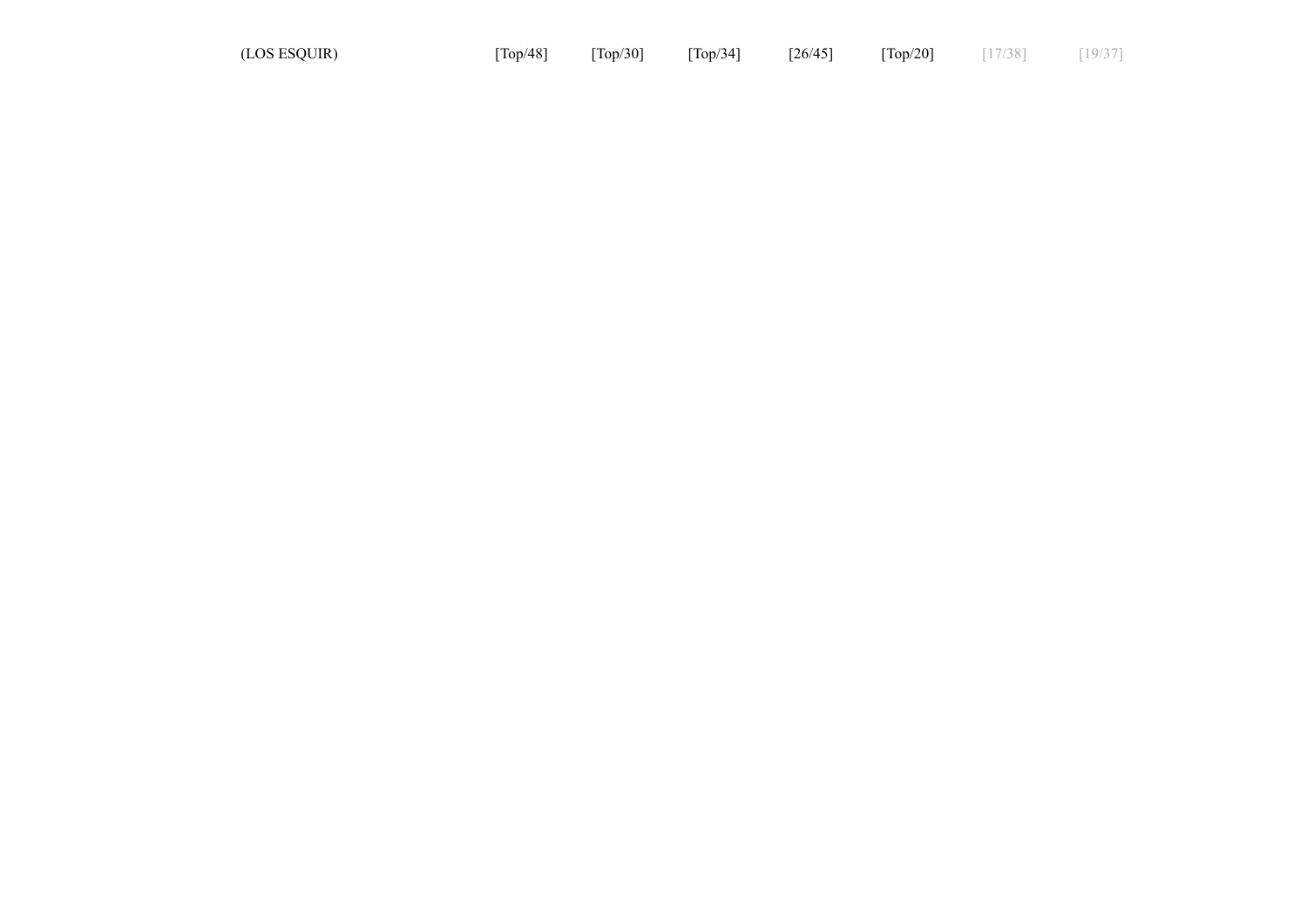|                                    | <b>Place</b>            |
|------------------------------------|-------------------------|
| GETT                               | $\mathbf{1}$            |
| Saison<br>2021                     | $\mathbf{2}$            |
| <b>GET SAINT</b><br><b>GAUDENS</b> | 3                       |
|                                    | $\overline{\mathbf{4}}$ |
|                                    | 5                       |
|                                    | 6                       |
|                                    | 7                       |
|                                    | 8                       |

# **Classement catégorie MinimeF**

| <b>Place</b>     | <b>Nom</b>                                  |                                                      |                                                       |                                                      | <b>Detail</b>                                 |                                                       |                                                         |                                     | <b>Points</b> |
|------------------|---------------------------------------------|------------------------------------------------------|-------------------------------------------------------|------------------------------------------------------|-----------------------------------------------|-------------------------------------------------------|---------------------------------------------------------|-------------------------------------|---------------|
| $\mathbf{1}$     | <b>BALBI</b> Ludivine<br>(BLOCK OUT)        | $Z(7b+)$<br>[T]:333<br>$\lceil \text{Top}/39 \rceil$ | $zC(7a+)$<br>[T]:278<br>$\lceil \text{Top}/34 \rceil$ | L(7b):275<br>[Top/33]                                | ZD(6c)<br>$[T]:201$<br>[Top/38]               | $zB(6b+)$<br>[T]:182<br>$\lceil \text{Top}/34 \rceil$ | R(7c)[T]:176<br>$[16/30]$                               | $K(7c+)$<br>$[T]:117$<br>[10/31]    | 1269 (1562)   |
| $\overline{2}$   | <b>ALVERNHE Luna</b><br>(BLOCK OUT)         | $K(7c+)$<br>[T]:281<br>[24/31]                       | L(7b):275<br>[Top/33]                                 | $Z(7b+)$<br>$[T]$ :256<br>[33/39]                    | R(7c)[T]:209<br>[19/30]                       | ZD(6c)<br>$[T]:201$<br>$\lceil \text{Top}/38 \rceil$  | $zB(6b+)$<br>$[T]:182$<br>$\lceil \text{Top}/34 \rceil$ | $zC(7a+)$<br>$[T]{:}171$<br>[23/34] | 1222 (1575)   |
| 3                | <b>SANDSTROM Liva</b><br>(COMMINGES)        | ZD(6c)<br>$[T]:201$<br>[Top/38]                      | $J(6c+)$ :198<br>[Top/28]                             | $zC(7a+)$<br>$[T]$ :164<br>$[22/34]$                 | $W(6a+)$<br>[T]:151<br>[Top/37]               | zE (7a):142<br>[21/31]                                | L(7b):91<br>[12/33]                                     | R(7c)[T]:88<br>$[8/30]$             | 856 (1035)    |
| 4                | <b>BELLOIR Eloane</b><br>(PRM)              | ZD(6c)<br>$[T]:201$<br>[Top/38]                      | zE (7a):156<br>[23/31]                                | $H(6a+)$ :138<br>[Top/34]                            | $zB(6b+)$<br>[T]:131<br>[27/34]               | C(6b):129<br>[30/32]                                  | F(6c):89<br>[14/26]                                     | $W(6a+)$<br>$[T]:74$<br>[20/37]     | 755 (918)     |
| 5                | <b>BOULET SYLVESTRE Romy</b><br>(COMMINGES) | ZD(6c)<br>$[T]:201$<br>$\lceil \text{Top}/38 \rceil$ | X(6b):152<br>[Top/40]                                 | $W(6a+)$<br>[T]:151<br>$\lceil \text{Top}/37 \rceil$ | $J(6c+)$ :109<br>[17/28]                      | $P(6b+)$ :86<br>[19/33]                               | zE (7a):75<br>[11/31]                                   | F(6c):51<br>$[8/26]$                | 699 (825)     |
| 6                | <b>FABRE Jade</b><br>(ETC)                  | $W(6a+)$<br>[T]:151<br>[Top/37]                      | ZD(6c)<br>$[T]$ :135<br>[28/38]                       | $zB(6b+)$<br>[T]:131<br>$[27/34]$                    | O(6a):127<br>[Top/29]                         | zE (7a):102<br>[15/31]                                | $P(6b+)$ :86<br>[19/33]                                 | $J(6c+):77$<br>[12/28]              | 646 (809)     |
| $\overline{7}$   | <b>CABALLERO Zoé</b><br>(LES MARGOU)        | $H(6a+)$ :138<br>$\lceil \text{Top}/34 \rceil$       | O(6a):127<br>[Top/29]                                 | $B(5c+)$ :103<br>[Top/30]                            | $zf(5c+)$ :103<br>[Top/29]                    | $D(5b+)$ :86<br>[Top/35]                              | M(6b):52<br>[11/29]                                     | C(6b):30<br>$[7/32]$                | 557 (639)     |
| 8                | <b>RIGAL Linda</b><br>(Inconnu)             | $H(6a+)$ :138<br>$\lceil \text{Top}/34 \rceil$       | O(6a):127<br>[Top/29]                                 | $B(5c+)$ :103<br>$\lceil \text{Top}/30 \rceil$       | $D(5b+)$ :86<br>$\lceil \text{Top}/35 \rceil$ | C(6b):86<br>[20/32]                                   | M (6b):67<br>[14/29]                                    | X(6b):52<br>[15/40]                 | 540 (659)     |
| $\boldsymbol{9}$ | <b>CHAIGNON Celia</b><br>(COMMINGES)        | ZD(6c)<br>[T]:130<br>[27/38]                         | O (6a):127<br>[Top/29]                                | $B(5c+)$ :103<br>[Top/30]                            | $zf(5c+)$ :91<br>[28/29]                      | $W(6a+)$<br>$[T]:71$<br>[19/37]                       | G(6a)[T]:65<br>$[15/29]$                                | E(5c):56<br>[42/64]                 | 522 (643)     |
| 10               | <b>LAURENT Rosalie</b>                      | $U(5b+)$ :86                                         | $D(5b+)$ :86                                          | S (5b):79                                            | $V(5a+)$ :72                                  | E(5c):67                                              | $B(5c+)$ :53                                            | zf (5c+):49                         | 390 (492)     |
|                  | (UNION SPOR)                                | [Top/38]                                             | [Top/35]                                              | $\lceil \text{Top}/49 \rceil$                        | $\lceil Top/48 \rceil$                        | [50/64]                                               | $[17/30]$                                               | $[15/29]$                           |               |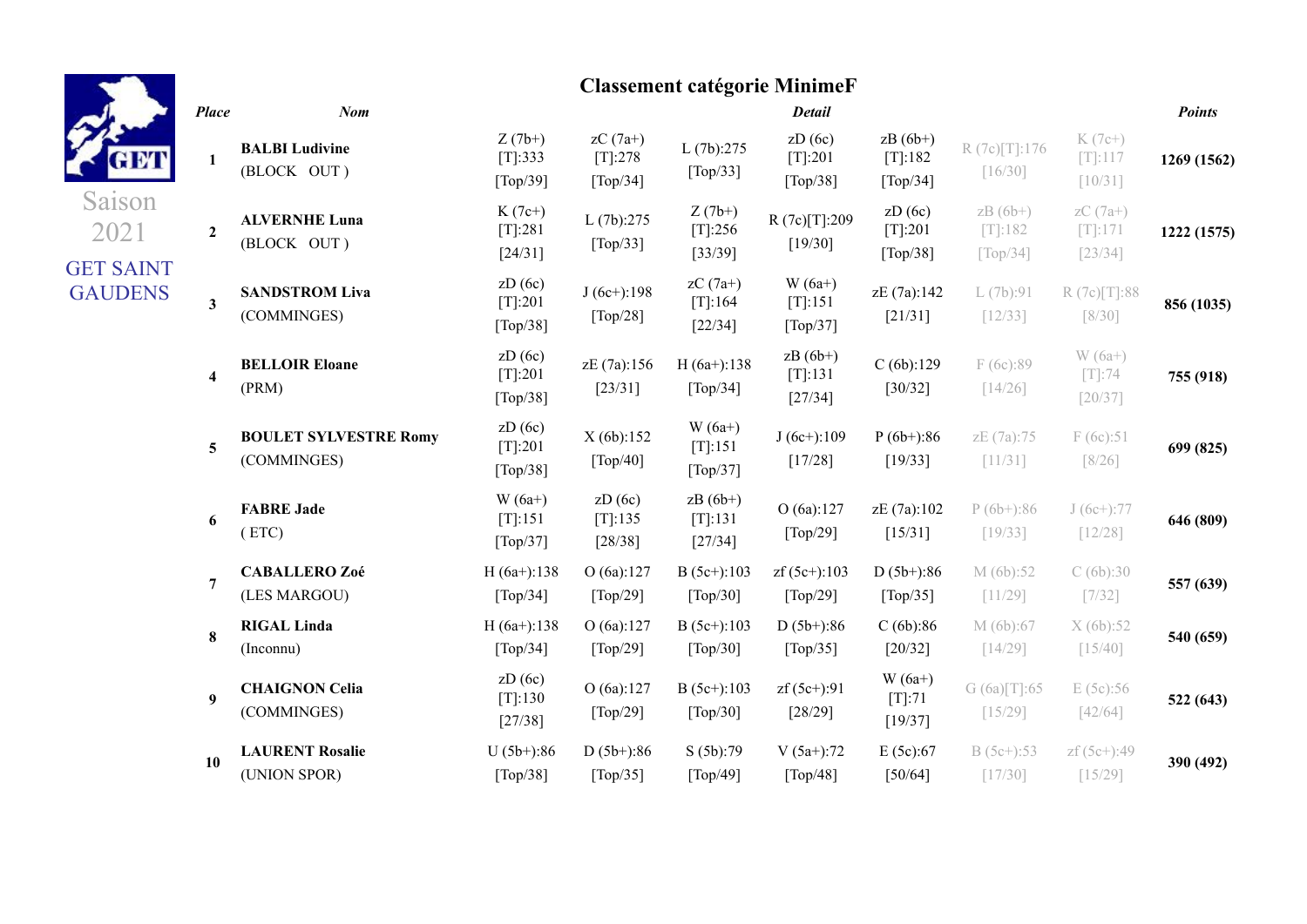| GETT                               | l |
|------------------------------------|---|
| Saison<br>2021                     |   |
| <b>GET SAINT</b><br><b>GAUDENS</b> |   |
|                                    |   |
|                                    |   |
|                                    |   |
|                                    |   |

## **Classement catégorie MinimeG**

| <b>Place</b>            | <b>Nom</b>                                |                                                      |                                                   |                                                | <b>Detail</b>                                            |                                            |                                                |                                                | <b>Points</b> |
|-------------------------|-------------------------------------------|------------------------------------------------------|---------------------------------------------------|------------------------------------------------|----------------------------------------------------------|--------------------------------------------|------------------------------------------------|------------------------------------------------|---------------|
| $\mathbf 1$             | <b>LARRIEU Yoann</b><br>(TEAM SOLO)       | $K(7c+)$<br>[T]:399<br>[Top/31]                      | R(7c)[T]:363<br>[Top/30]                          | $Z(7b+)$<br>[T]:333<br>[Top/39]                | $zC(7a+)$<br>$[T]$ :278<br>$\lceil \text{Top}/34 \rceil$ | L(7b):275<br>[Top/33]                      | zE (7a):231<br>$\lceil \text{Top}/31 \rceil$   | $J(6c+)$ :198<br>$\lceil \text{Top}/28 \rceil$ | 1648 (2077)   |
| $\overline{2}$          | <b>JOSEPH Titouan</b><br>(TEAM SOLO)      | $K(7c+)$<br>[T]:399<br>[Top/31]                      | R(7c)[T]:363<br>$[Top/30]$                        | $zC(7a+)$<br>[T]:278<br>[Top/34]               | L(7b):275<br>[Top/33]                                    | zE (7a):231<br>[Top/31]                    | $Z(7b+)$<br>$[T]:217$<br>[28/39]               | $J(6c+)$ :198<br>[Top/28]                      | 1546 (1961)   |
| $\mathbf{3}$            | <b>LOURTIES LEFEBVRE Louison</b><br>(ETC) | R(7c)<br>$[T]:297$<br>[27/30]                        | L(7b):275<br>[Top/33]                             | zE (7a):231<br>$\lceil \text{Top}/31 \rceil$   | zD(6c)<br>$[T]$ :201<br>$\lceil \text{Top}/38 \rceil$    | $K(7c+)$<br>$[T]:199$<br>[17/31]           | $J(6c+)$ :198<br>$\lceil \text{Top}/28 \rceil$ | $P(6b+)$ :165<br>$\lceil \text{Top}/33 \rceil$ | 1203 (1566)   |
| $\overline{\mathbf{4}}$ | <b>TOULOUSE Cyprien</b><br>(TAG)          | $zC(7a+)$<br>$[T[:246$<br>[33/34]                    | zD(6c)<br>$[T]:201$<br>[Top/38]                   | $J(6c+)$ :198<br>$\lceil \text{Top}/28 \rceil$ | F(6c):183<br>$\lceil \text{Top}/26 \rceil$               | $zB(6b+)$<br>$[T]$ :182<br>[Top/34]        | zE (7a):142<br>[21/31]                         | L(7b):98<br>[13/33]                            | 1010 (1250)   |
| $\overline{\mathbf{5}}$ | <b>CASTRES Ilan</b><br>(CARBONNE)         | zE (7a):231<br>$\lceil \text{Top}/31 \rceil$         | ZD(6c)<br>$[T]:201$<br>[Top/38]                   | L(7b):189<br>$[25/33]$                         | R(7c)[T]:187<br>[17/30]                                  | $zB(6b+)$<br>$[T]$ :182<br>[Top/34]        | $K(7c+)$<br>$[T]$ :164<br>[14/31]              | $J(6c+)$ :148<br>[23/28]                       | 990 (1302)    |
| 6                       | <b>ROUANET Mathis</b><br>(ETC)            | ZD(6c)<br>[T]:201<br>[Top/38]                        | $J(6c+)$ :198<br>[Top/28]                         | C(6b):152<br>[Top/32]                          | zE (7a):149<br>[22/31]                                   | O(6a):127<br>$\lceil \text{Top}/29 \rceil$ | F (6c):96<br>[15/26]                           | Q (5c):95<br>$\lceil \text{Top}/37 \rceil$     | 827 (1018)    |
| $\overline{7}$          | <b>SERMOT Yanis</b><br>(COMMINGES)        | ZD(6c)<br>$[T]:201$<br>$\lceil \text{Top}/38 \rceil$ | G(6a)<br>[T]:139<br>$\lceil \text{Top}/29 \rceil$ | $H(6a+)$ :138<br>[Top/34]                      | O(6a):127<br>[Top/29]                                    | $W(6a+)$<br>$[T]:89$<br>[24/37]            | $P(6b+)$ :86<br>[19/33]                        | zE (7a):68<br>[10/31]                          | 694 (848)     |
| 8                       | <b>COUPIN Andrew</b><br>(ETC)             | $H(6a+)$ :138<br>[Top/34]                            | X(6b):135<br>[39/40]                              | O(6a):127<br>[Top/29]                          | Q(5c):95<br>[Top/37]                                     | G(6a)[T[:92]<br>$[21/29]$                  | $P(6b+)$ :86<br>[19/33]                        | $W(6a+)$<br>$[T]:71$<br>[19/37]                | 587 (744)     |
| 9                       | <b>ESPRABENS Olivier</b><br>(PRM)         | $H(6a+)$ :138<br>$\lceil \text{Top}/34 \rceil$       | O(6a):127<br>$\lceil \text{Top}/29 \rceil$        | C(6b):116<br>[27/32]                           | $B(5c+):103$<br>$\lceil \text{Top}/30 \rceil$            | $D(5b+)$ :86<br>[Top/35]                   | A (5a):66<br>$\lceil \text{Top}/37 \rceil$     | G (6a)[T]:52<br>[12/29]                        | 570 (688)     |
| 10                      | <b>RAUTUREAU Hugo</b><br>(CLUB MONTA)     | $H(6a+)$ :138<br>$\lceil \text{Top}/34 \rceil$       | O(6a):127<br>$\lceil \text{Top}/29 \rceil$        | X(6b):110<br>[32/40]                           | E(5c):95<br>$\lceil \text{Top}/64 \rceil$                | $W(6a+)$<br>[T]:89<br>[24/37]              | $P(6b+):86$<br>[19/33]                         | zE (7a):68<br>[10/31]                          | 559 (713)     |
| 11                      | <b>LAMOUR Enzo</b><br>(CLUB MONTA)        | $H(6a+)$ :138<br>$[Top/34]$                          | O(6a):127<br>[Top/29]                             | zE (7a):108<br>[16/31]                         | E(5c):95<br>[Top/64]                                     | $P(6b+)$ :86<br>[19/33]                    | X (6b):76<br>$[22/40]$                         | C(6b):35<br>$[8/32]$                           | 554 (665)     |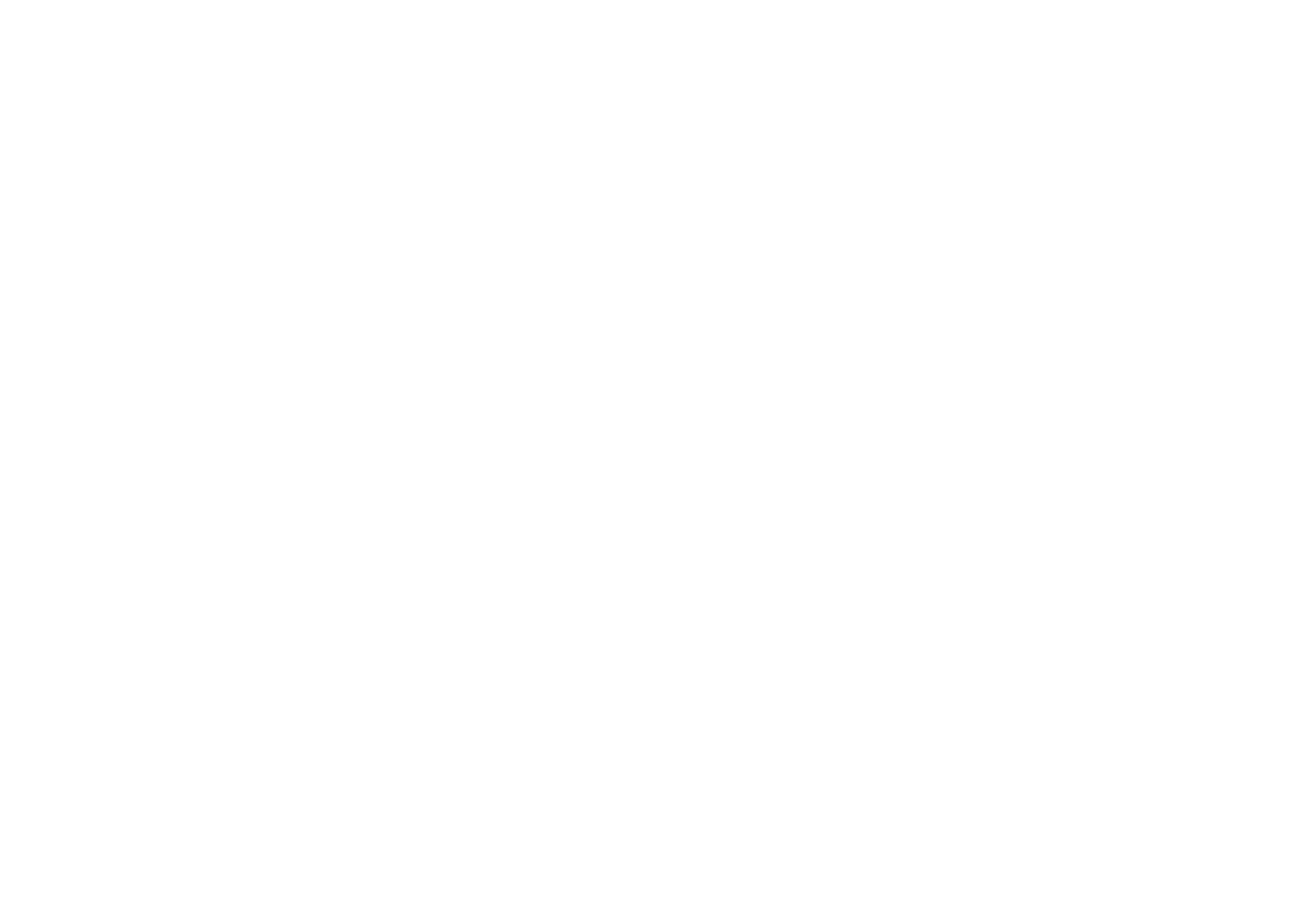| GETT                               |  |
|------------------------------------|--|
| Saison<br>2021                     |  |
| <b>GET SAINT</b><br><b>GAUDENS</b> |  |

|              |                                         |                                     |                                            | Chappenient cheeforte Chatte |                                               |                              |                                                |                           |               |
|--------------|-----------------------------------------|-------------------------------------|--------------------------------------------|------------------------------|-----------------------------------------------|------------------------------|------------------------------------------------|---------------------------|---------------|
| <b>Place</b> | Nom                                     |                                     |                                            |                              | <b>Detail</b>                                 |                              |                                                |                           | <b>Points</b> |
|              | <b>ELBAZ Esteban</b><br>ETC             | $K(7c+)$<br>[T]:399<br>[Top/31]     | R(7c)[T]:297<br>[27/30]                    | zE (7a):231<br>[Top/31]      | ZD(6c)<br>$[T[:201$<br>$\lceil Top/38 \rceil$ | $J(6c+)$ :198<br>[Top/28]    | $P(6b+)$ :165<br>$\lceil \text{Top}/33 \rceil$ | L(7b):114<br>[15/33]      | 1326 (1605)   |
|              | <b>DESPLAN Gabin</b><br>(UNION SPOR)    | zE (7a):231<br>[ $Top/31$ ]         | ZD(6c)<br>$[T[:201$<br>[Top/38]            | $J(6c+)$ :198<br>[Top/28]    | X(6b):152<br>[Top/40]                         | G(6a)<br>[T]:139<br>[Top/29] | $zC(7a+)$<br>$[T[:112$<br>$15/34$ ]            | L(7b):91<br>[12/33]       | 921 (1124)    |
|              | <b>BONDARENKO Lucas</b><br>(CLUB MONTA) | C(6b):152<br>$\lceil Top/32 \rceil$ | X(6b):152<br>$\lceil \text{Top}/40 \rceil$ | M(6b):152<br>[Top/29]        | $H(6a+)$ :138<br>$\lceil Top/34 \rceil$       | O(6a):127<br>[Top/29]        | J (6c+):116<br>18/28                           | $P(6b+)$ :86<br>$19/33$ ] | 721 (923)     |

## **Classement catégorie CadetG**